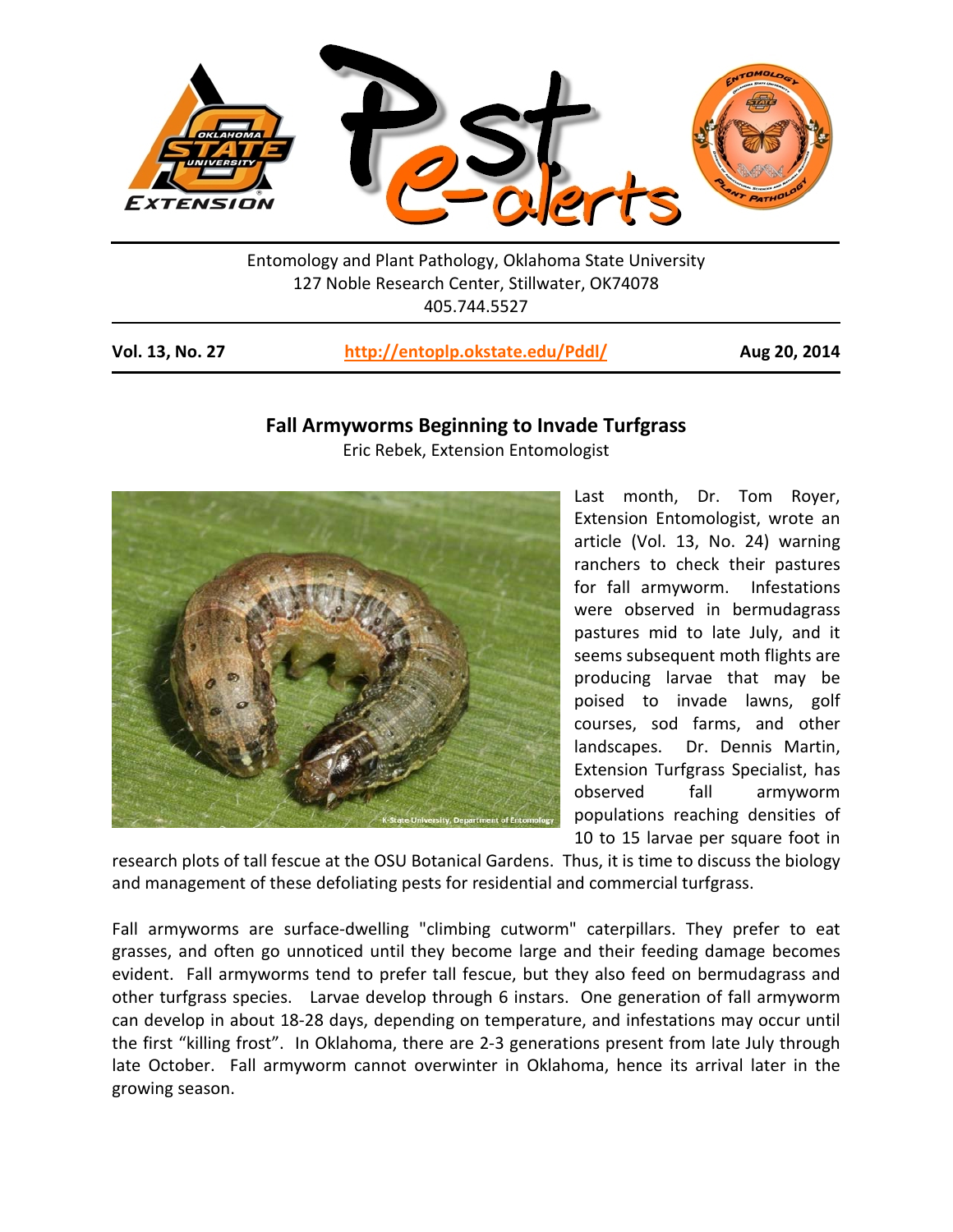

Mature fall armyworms measure 1½ inches long when fully grown. Their body color can range from green to brown or black, and they have a distinct stripe along each side of the body. Their head capsule has a prominent, inverted, white "Y" at the front. A magnifying glass or hand lens may be needed to see this characteristic on smaller larvae. Small larvae do not consume the entire leaf tissue but instead scrape off all green tissue, leaving a clear membrane that gives the leaf blade a "window pane" appearance. Larger larvae (4th through 6th instars) can chew through the entire leaf. On golf courses, fall armyworms may migrate to greens and cause damage similar to black cutworm.

Feeding activity by flocks of birds can serve as a sign that armyworms are present. Fall armyworms can be detected through close examination of the turf, or by using a soapy water flush. A soapy water flush involves mixing 1



tablespoon of lemon-scented dish soap per gallon of water and pouring the solution over several small areas of damaged turf. If present, larvae should be visible within 30 to 60 seconds as they become irritated by the soapy water and leave their hiding places in the thatch.

If 3 to 4 larvae are found per square foot, treatment may be warranted in commercial turf or golf courses. For homeowners, carefully consider the need to control fall armyworms. Some cool-season turfgrass could recover from a fall armyworm infestation late in the year without treatment, and bermudagrass and zoysiagrass lawns may be only slightly damaged and not warrant treatment. However, early indications this year suggest chemical treatment will be needed in many areas, especially for protecting cool-season turfgrass.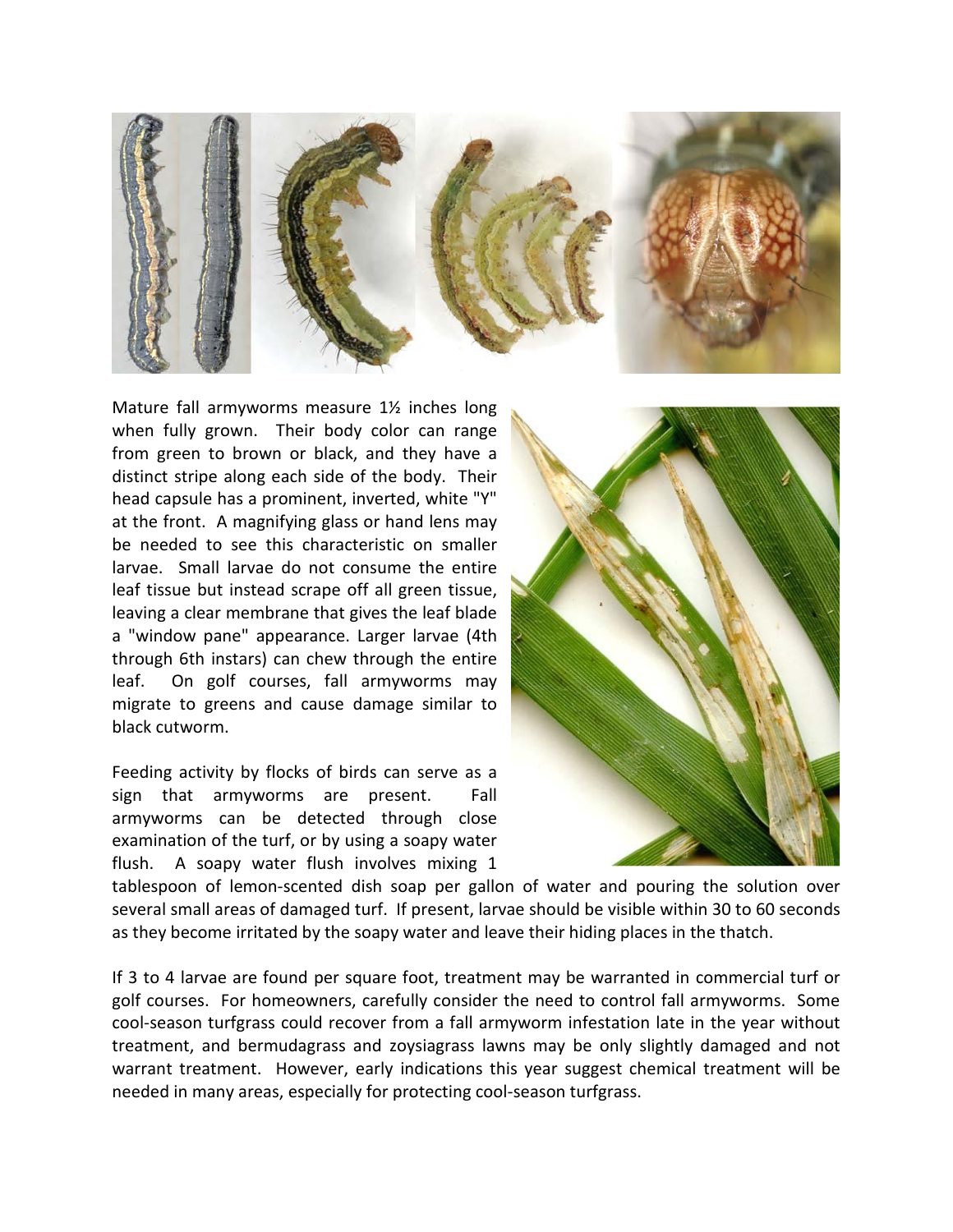There are many insecticides that are registered for control of fall armyworms that can provide excellent control. I've provided several suggestions below for both commercial applications and homeowner use. Note that products containing microbial active ingredients (i.e., Bt and spinosad) should be applied when caterpillars are small for maximum effectiveness. If choosing between granular and liquid applications, keep in mind that granular products are a bit slower acting, and require watering for activation. As always, read the insecticide label for important information about using the product safely and effectively.

| <b>Active Ingredient</b>    | Class* | <b>Trade Names</b>                    | <b>Use</b>     |
|-----------------------------|--------|---------------------------------------|----------------|
| <b>Acephate</b>             | 1B     | Orthene Turf, Tree & Ornamental WSP   | $\mathsf{C}$   |
| Bacillus thuringiensis var. | 11A    | Safer Garden Dust                     | H              |
| kurstaki (Bt)               |        | Dipel Pro                             | C              |
|                             |        | Javelin WG                            | $\overline{C}$ |
| <b>Bifenthrin</b>           | 3A     | <b>Ortho Max Pro</b>                  | H              |
|                             |        | Talstar <sup>+</sup>                  | $\mathsf{C}$   |
|                             |        | Onyx Prot                             | $\mathsf{C}$   |
| Carbaryl                    | 1A     | Sevin 80 WSP                          | $\mathsf{C}$   |
|                             |        | GardenTech Sevin Lawn Insect Granules | H              |
| Cyfluthrin                  | 3A     | Tempo                                 | $\mathsf{C}$   |
|                             |        | <b>Bayer Advance Power Force</b>      | H              |
|                             |        | <b>Multi-Insect Killer</b>            |                |
| <b>Deltamethrin</b>         | 3A     | Deltagard Turf & Ornamental           | $\mathsf C$    |
|                             |        | Deltagard G                           | $\overline{C}$ |
|                             |        | Enforcer BugMax Insect Killer Conc.   | H              |
| <b>Indoxacarb</b>           | 22A    | Provaunt                              | $\mathsf{C}$   |
|                             |        |                                       |                |
| Lambda Cyhalothrin          | 3A     | <b>Demand CS</b>                      | $\mathsf C$    |
|                             |        | Demand G                              | $\mathsf{C}$   |
| Permethrin                  | 3A     | Astro <sup>t</sup>                    | $\mathsf{C}$   |
|                             |        | Perm-up 3.2 EC <sup>+</sup>           |                |
| Spinosad                    | 5      | Conserve SC Turf & Ornamental         | $\mathsf{C}$   |
| <b>Trichlorfon</b>          | 1B     | Dylox 80 Turf & Ornamental            | C              |
|                             |        | Dylox 6.2 G                           |                |

\* Rotate among different pesticide classes to reduce risk of insecticide resistance developing in the target population

† Restricted Use Pesticide

C=commercial, H=homeowner